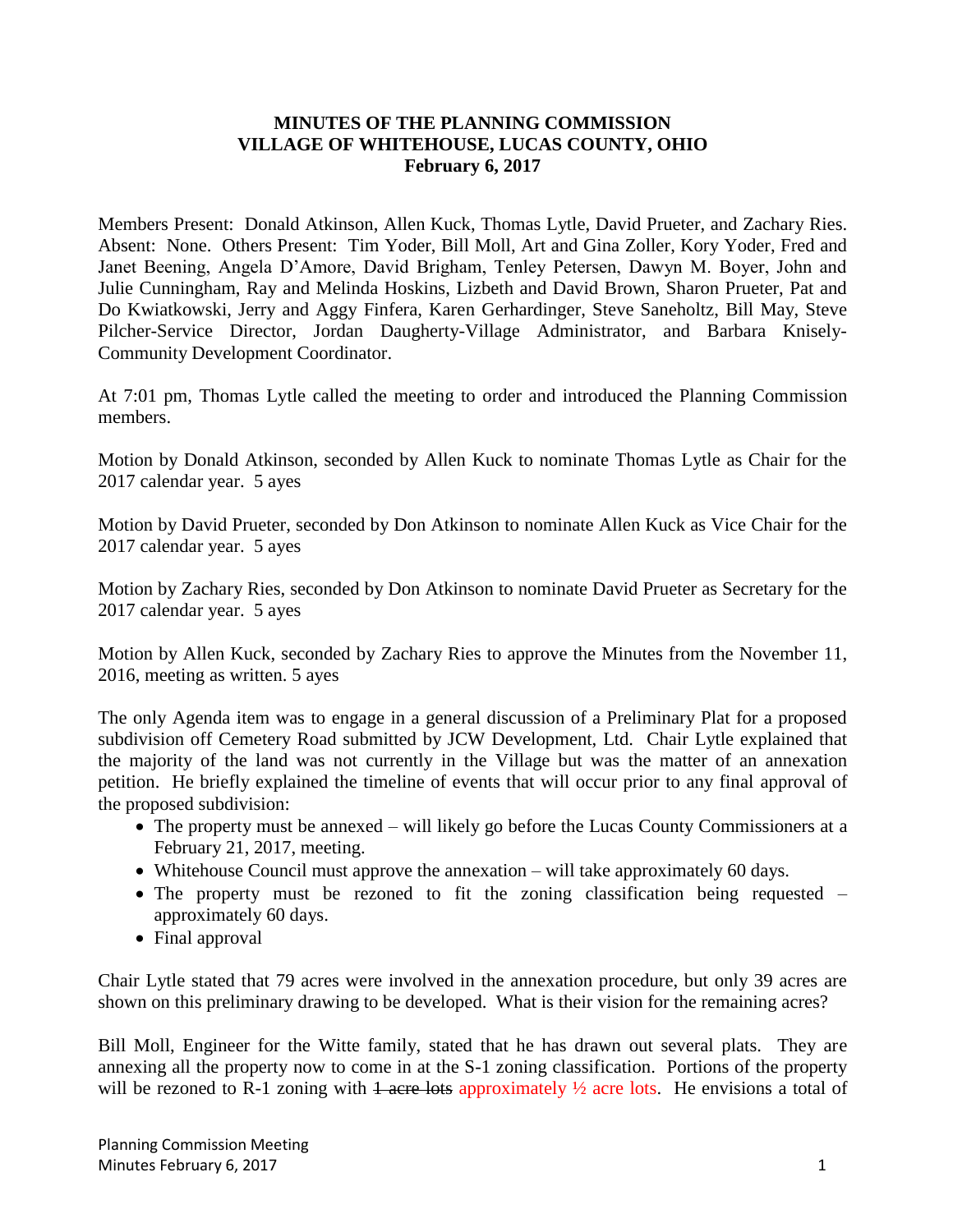180 lots when the entire property is built out, but that will be years from now. The 30 lots they are requesting now will be hooked into the current sanitary sewer running along Cemetery Road.

A lift station will be required for the remaining plots, which will be very expensive to build. The storm sewers will drain into the ditch and ponds. Smaller lots will be requested to the west, near the apartments on Field Avenue. They are proposing two roads into the subdivision on Cemetery Road, with connections in the future to Shayni Lane in Whitehouse Valley and Logan Street to connect to the downtown.

## **Sullivan's Quay Discussion – S-1 zoning, 16 lots**

Chair Lytle asked why S-1 lots instead of R-1 lots. Mr. Moll replied they want large estate lots. Mr. Lytle added that they could still have large lots even if it was zoned R-1.

Other comments:

- Lots 1 and 2 would have Cemetery Road addresses
- Lot 3 and 16 would have a Sullivan's Quay address
- Lot 4 is odd shaped, but does meet the 150' frontage at the building line
- Lot 9 will be retained by the family and will not be built on for some time. It will require an individual lift station when developed.
- Don't want to connect Sullivan's Quay to another street want to keep it as private as possible. Family members will live on these estate lots. With only 16 lots, there won't be much traffic generated.
- Developer intends to put a "t" at the end of Argo Road until it is extended for future development.
- Argo Road ends now because a lift station will be needed in the future as additional lots are sold and homes are built.
- Lot B, storm water detention pond will drain into Disher Ditch.
- Mr. Pilcher stated he does not know the condition of Cemetery Road sanitary sewer since it is currently located in Waterville Township and not under his jurisdiction. It's possible, it will need attention which will be the responsibility of the developer. Mr. Moll stated they are willing to make any replacement/updates to help with the flooding.
- Mr. Moll stated the developer is willing to install sidewalks along Cemetery Road across the entire frontage of Sullivan's Quay and Sullivan's Farm. They do not intend to place internal sidewalks on the large estate lots in Sullivan's Quay, since Village code does not require them.
- Argo Road will have internal sidewalks.
- They did look into moving/rerouting Disher Ditch, but that was not allowed by the EPA.
- Do not plan on connecting internal sidewalks to the Wabash Cannonball Trail at this time, but have planned several connections in future plats to the west.

Much discussion followed concerning the additional traffic onto Cemetery Road since most people living in the subdivision will head east out of town on Route 64 to Route 24. Mr. Moll stated that additional plats will connect to Shayni Lane and Logan Street and people will be able to enter and exit the subdivision from that direction also. Discussed if a road could be built out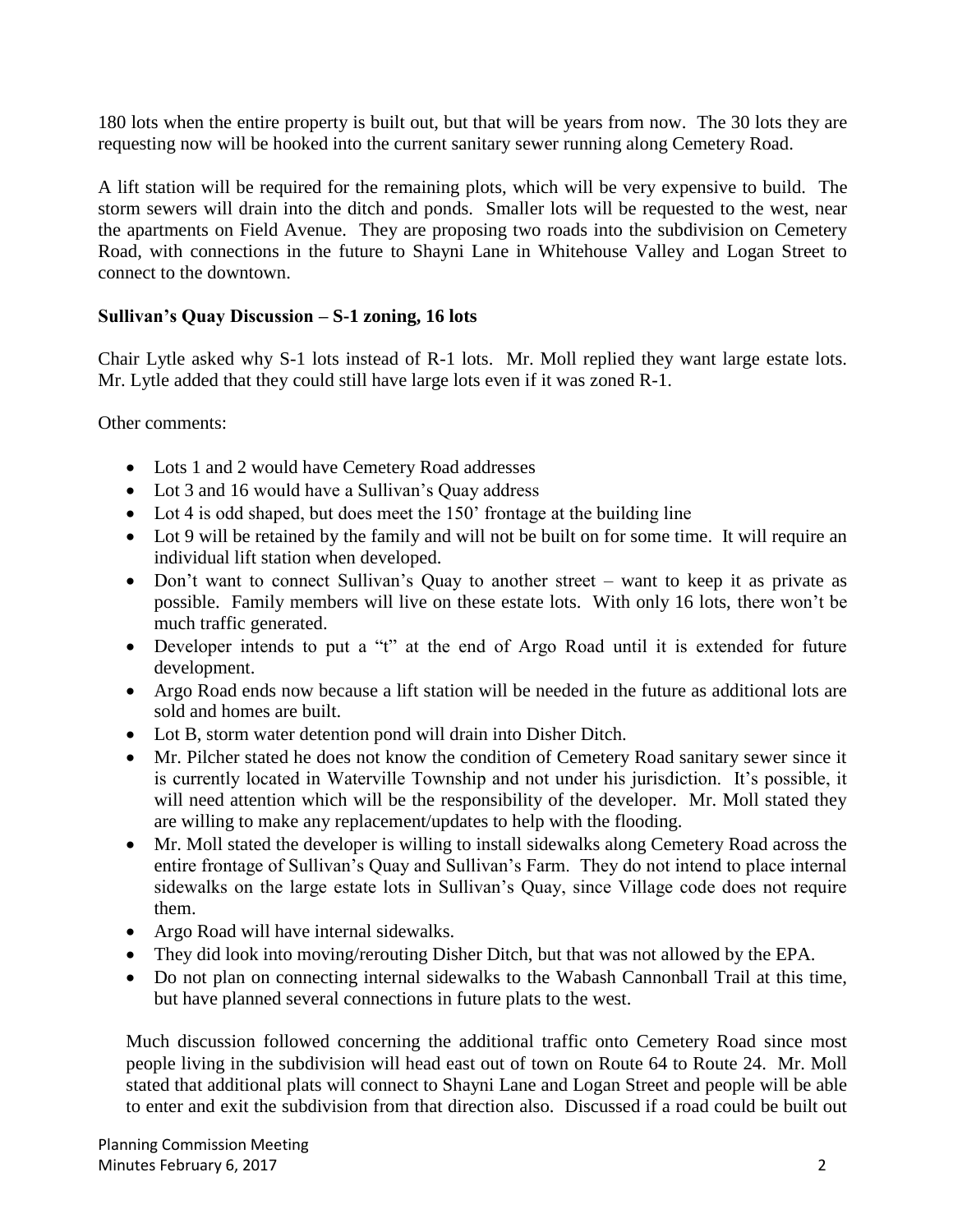of the subdivision to Weckerly Road or directly to Route 64/Waterville Street. Main concerns are traffic on Cemetery Road, with three existing subdivisions already exiting onto it exclusively.

Developer understands that street tree and street light plans will need to be submitted later in the process. Mr. Moll stated Mr. Witte is currently looking into getting natural gas lines run to the proposed subdivision.

Discussed purpose and explanation of how detention ponds work. Mr. Pilcher explained that the EPA wants to slow down and detain runoff from streets and roof tops. The detention areas, are slowly metered out into a ditch or pond. The current flooding problem is created in the spring when the fields thaw and melt and water quickly drains. He feels certain the storm sewer on Cemetery Road will need some work to update it. Easements will need to be obtained from the properties that are currently located in the Township.

Mr. Moll stated Lot AA detention area will be metered into the south side of the Wabash Cannonball Trail by way of a culvert under the trail.

Mr. Prueter stated there is pooling water in the farm field now. Mr. Moll said that he would do additional research but believes most of the water will go into the existing lake in Sullivan's Quay.

Mr. Moll stated that Homeowner Associations will be formed for both plats and they will be responsible for the maintenance of the lake and detention areas. The lake will be privately owned and used exclusively by the 16 lots in Sullivan's Quay.

## **Sullivan's Farm discussion – R-1 zoning, 14 lots**

Mr. Moll confirmed all lots will have the 100' frontage at the building line, but it was inadvertently left off the preliminary drawing. He also confirmed that all lots will meet the minimum 20,000 square foot total area.

- Lot 1 will have a Cemetery Road address.
- Lots 2 and 14 will have Argo Road addresses.
- Street tree and street light plans will be submitted later.
- A "t" turnaround will be installed on Argo Road for emergency vehicles
- Cluster mail boxes are now required by the post office and individual mail boxes are not allowed in front of each resident.

With no other questions from the Planning Commission members, Chair Lytle opened the floor to the audience. He reminded them that they must state their name and address before speaking.

Julie Cunningham, 6333 Cemetery: She and Jerry Finfera are representing 7 couples on the east side of Cemetery Road. With many children and grandchildren in the neighborhood, they are concerned with safety. She read aloud a statement, that is attached as Exhibit A to these Minutes.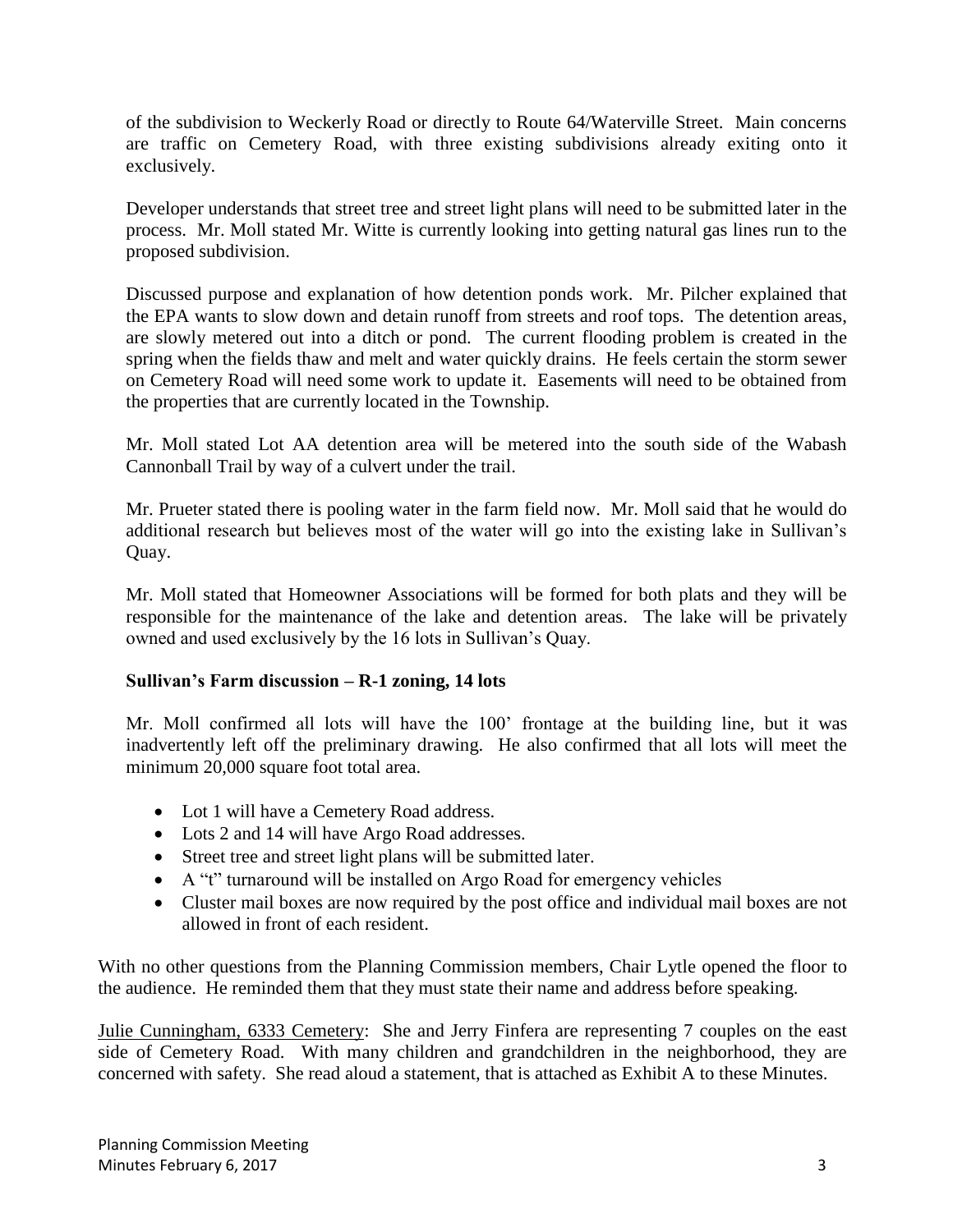Jerry Finfera, 6261 Cemetery: Lives just south of Sullivan's Quay entrance onto Cemetery Road and is concerned with the flooding. He has lived there for 40 years and water has come up to his garage and he is concerned with additional runoff. Mr. Moll said the drainage from the field won't go onto Cemetery Road because it will be diverted into the detention areas and metered out slowly. Mr. Finfera believes the flooding will get worse instead of better. Mr. Finfera read reports from the National Climate Assessment Report concerning future rainfall estimated reports (Exhibit B, attached to these Minutes).

Mr. Finfera suggested that the roadway be moved approximately 80 feet to the north so that it is across from a vacant lot instead of a residence. Mr. Kuck asked if the roadway can't be moved, could they put in a larger pipe and detention pond area. Mr. Moll confirmed that could be done.

Mayor Atkinson stated that he has had problems with flooding at his personal residence after a subdivision was built, so he understands these concerns. He confirmed that he can see low spots in the farm field and asked Mr. Pilcher if the detention ponds are properly engineered, will it help with the flooding. Mr. Pilcher stated that it will help if they are properly designed. Mr. Moll stated that water will be diverted to the existing lake, Disher Ditch and the detention ponds, and he believes it will reduce the water going onto Cemetery Road. Mr. Pilcher added that the Village Engineer and County Engineer will look at the design and calculations before signing off on the final plat.

Dawyn Boyer, 10262 Rue du Lac: Her subdivision is located to the north of this proposed subdivision. She feels her street was poorly designed and the water does not drain properly into the lake and causes flooding.

Agnes Finfera, 6261 Cemetery: Has lived there for 40 years and is concerned with the amount of traffic already on Cemetery Road coming from the three existing subdivisions. During certain periods of the day, she can't get out of her driveway because of all the traffic. She feels this subdivision should have access onto Weckerly Road to ease problems on the already congested Cemetery Road.

Tim Yoder, 6200 Cemetery Road: Has lived there for 36 years and his wife and her family own the property where this proposed subdivision is located. He stated they will continue to live there and the 16 lots in Sullivan's Quay are intended for family members. He apologized that his brother-inlaw, Jack Witte, could not be present tonight but had a mix-up with his travel plans. He encouraged the neighbors to contact Mr. Witte directly to talk to him about their concerns.

John Cunningham, 6333 Cemetery: Stated he has tried to speak to Mr. Witte on several occasions, but does not receive return phone calls. He wants to encourage Mr. Witte to be a good neighbor and consider moving the roads and working together as neighbors should.

Zac Ries, 7309 Crabapple: Mr. Ries asked to speak as a resident and not a Planning Commission member. He feels that this subdivision is a great opportunity for Whitehouse to grow and encourage young professionals and young families to move here. He added that growth is going to happen with our excellent school system and location regardless of how neighbors feel about particular things.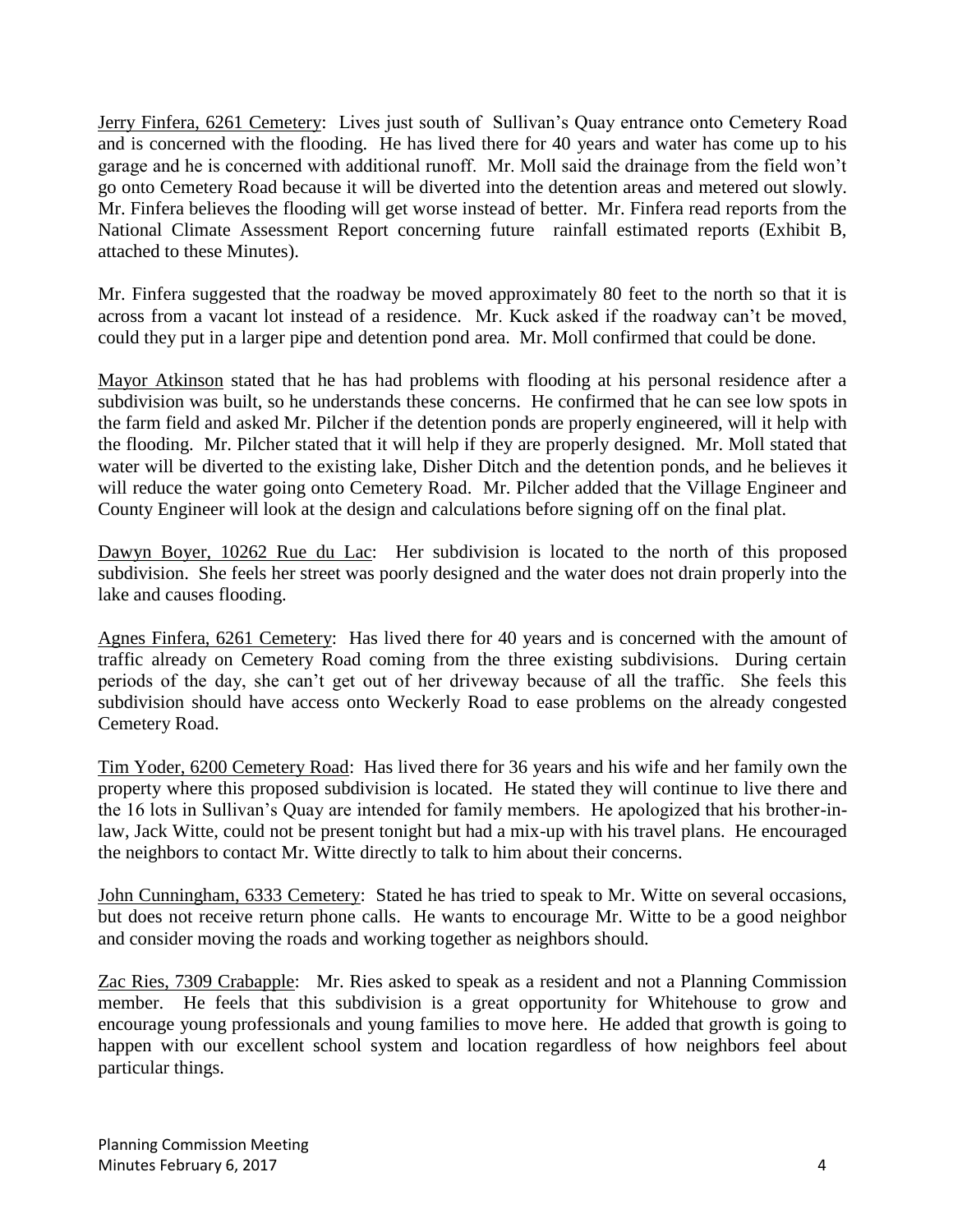David Bringham, 6309 Cemetery: He has had flooding up to his garage and is concerned with the sewers along Cemetery Road.

Julie Cunningham, 6333 Cemetery: Is afraid a vehicle will go through a stop sign, across Cemetery Road and smash into a house on the east side just like what happened at the corner of Dutch and Finzel a few years ago. She feels that was poor planning to put a house there (Finzel) and doesn't think it should be allowed here. Let's use good judgment to save property or a life.

Jerry Finfera, 6261 Cemetery: Asked about the area between the rear yards of the homes that back up to each other from Sullivan's Quay and Argo Road. Mr. Moll confirmed that they would be designed with positive drainage to direct water into swales.

Chair Lytle asked if we would see catch basins and their locations on the next plan. Mr. Moll confirmed that site grading plans would be submitted.

Mr. Kuck asked what the other considerations were as far as locations for Argo Road. Mr. Moll stated he wanted some separation between the Wabash Cannonball Trail and the road. He also wanted enough space for the detention pond. He put the curve in the road to slow down traffic as it approaches the stop sign onto Cemetery Road. He tried to be sensitive to the homes cross the street with head light direction. He said the Weckerly Road access point is valid and will look into it.

Janet Beening, 6325 Cemetery: At different times during the day, especially in the mornings, she cannot back out of her driveway because of all the traffic. This subdivision and the traffic it will bring is a big issue to her.

Zac Ries asked whether an island in the middle of Argo or Sullivan's Quay would help to slow down traffic, similar to what has been built on Pray Boulevard in Waterville.

Mr. Finfera stated they could put as many curves as they want to slow down traffic, but move it closer to the bike trail so that it connects across the street from vacant land next to the duplex.

Chairman Lytle thanked everyone for coming and expressing their concerns and he hopes that the Witte family will take this into consideration. He added that he has reservations about this plat.

Mr. Ries feels that this preliminary discussion delivered information to all parties for consideration.

Mr. Kuck stated he would like the concerns spelled out better; are people concerned with the location of the streets, drainage, speed, or the development in general.

Mr. Prueter said he is concerned with the additional traffic on Cemetery Road, but is not against the development itself. He was happy that this discussion came in early, while the property is still being annexed, as it gives everyone time to address concerns.

Mr. Lytle added that he is happy the Witte family is asking for large lots and not trying to develop another high density area.